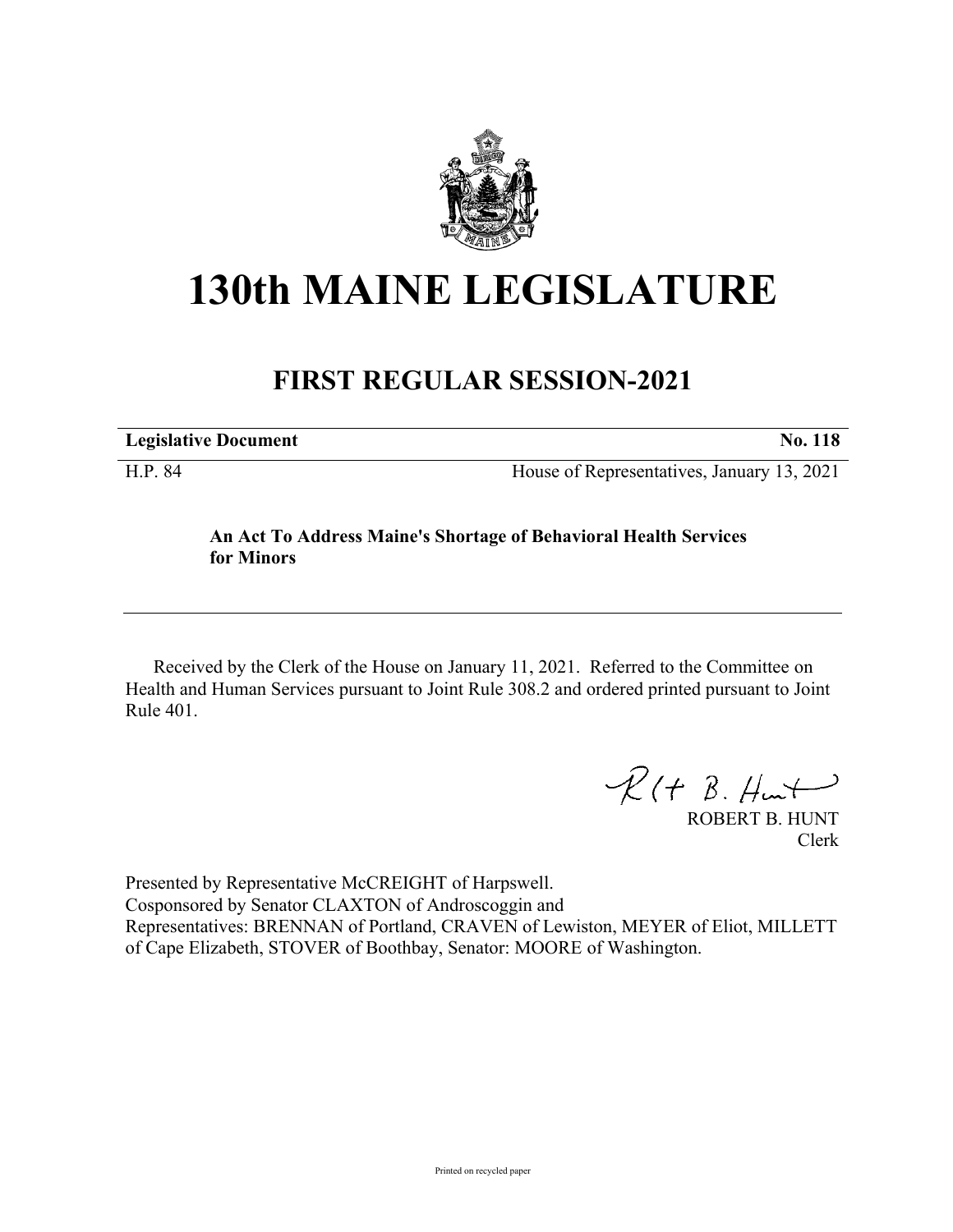| 1              | Be it enacted by the People of the State of Maine as follows:                                 |
|----------------|-----------------------------------------------------------------------------------------------|
| $\overline{2}$ | Sec. 1. 34-B MRSA §15001, sub-§1-A is enacted to read:                                        |
| 3              | 1-A. Behavioral health needs. "Behavioral health needs" means a wide range of                 |
| 4              | mental health disorders and illnesses, substance use disorder, developmental disabilities     |
| 5              | and autism spectrum disorder.                                                                 |
| 6              | Sec. 2. 34-B MRSA §15001, sub-§6-A is enacted to read:                                        |
| 7              | 6-A. Extended stay. "Extended stay" means a stay of a patient in a health care facility       |
| 8              | that is longer than 24 hours.                                                                 |
| 9              | Sec. 3. 34-B MRSA §15001, sub-§7-A is enacted to read:                                        |
| 10             | 7-A. Hospital emergency department. "Hospital emergency department" means the                 |
| 11             | department of a hospital responsible for the provision of medical and surgical care to        |
| 12             | patients arriving at the hospital with health conditions, including illnesses and trauma,     |
| 13             | requiring immediate care.                                                                     |
| 14             | Sec. 4. 34-B MRSA §15005 is enacted to read:                                                  |
| 15             | §15005. Data collection regarding children in hospital emergency departments                  |
| 16             | <b>1. Data collection; posted on website.</b> A hospital shall provide data to the department |
| 17             | in a mutually agreed upon format on the number of children with behavioral health needs       |
| 18             | remaining in hospital emergency departments for extended stays, the length of the extended    |
| 19             | stays and the reasons for the extended stays. The department shall post aggregated data on    |
| 20             | an annual basis on a publicly accessible website without any information, including health    |
| 21             | care information, that may directly identify any individual child or family.                  |
| 22             | 2. Coordination by department. The department shall designate coordinators who                |
| 23             | have the responsibility to facilitate the provision of appropriate services as needed for a   |
| 24             | child with behavioral health needs who no longer requires medical or surgical care in a       |
| 25             | hospital emergency department but requires services to address behavioral health needs in     |
| 26             | another setting, including, but not limited to, a hospital or a setting in the community. The |
| 27             | coordinator shall communicate between the department, the hospital emergency                  |
| 28             | department and other providers of behavioral health services.                                 |
| 29             | <b>3. Report.</b> Beginning January 1, 2023 and annually thereafter, the department shall     |
| 30             | submit a report to the joint standing committee of the Legislature having jurisdiction over   |
| 31             | health and human services matters that includes an annual compilation of the data collected   |
| 32             | by the department pursuant to subsection 1 and any relevant actions taken by the              |
| 33             | department, including by coordinators authorized in subsection 2, that affect the number of   |
| 34             | children with behavioral health needs remaining in hospital emergency departments for         |
| 35             | extended stays and the length of the extended stays.                                          |
| 36             | Sec. 5. Department of Health and Human Services to promote and improve                        |
| 37             | use of children's behavioral health program coordinators. The Department of                   |
| 38             | Health and Human Services, Office of Child and Family Services shall promote and              |
| 39             | improve the use of children's behavioral health program coordinators that are currently       |
| 40             | designated by the department to ensure children's emotional and behavioral challenges         |
| 41             | receive the most effective services in the least restrictive environment in order to assist   |
| 42             | hospital emergency departments to find appropriate behavioral health placements for           |